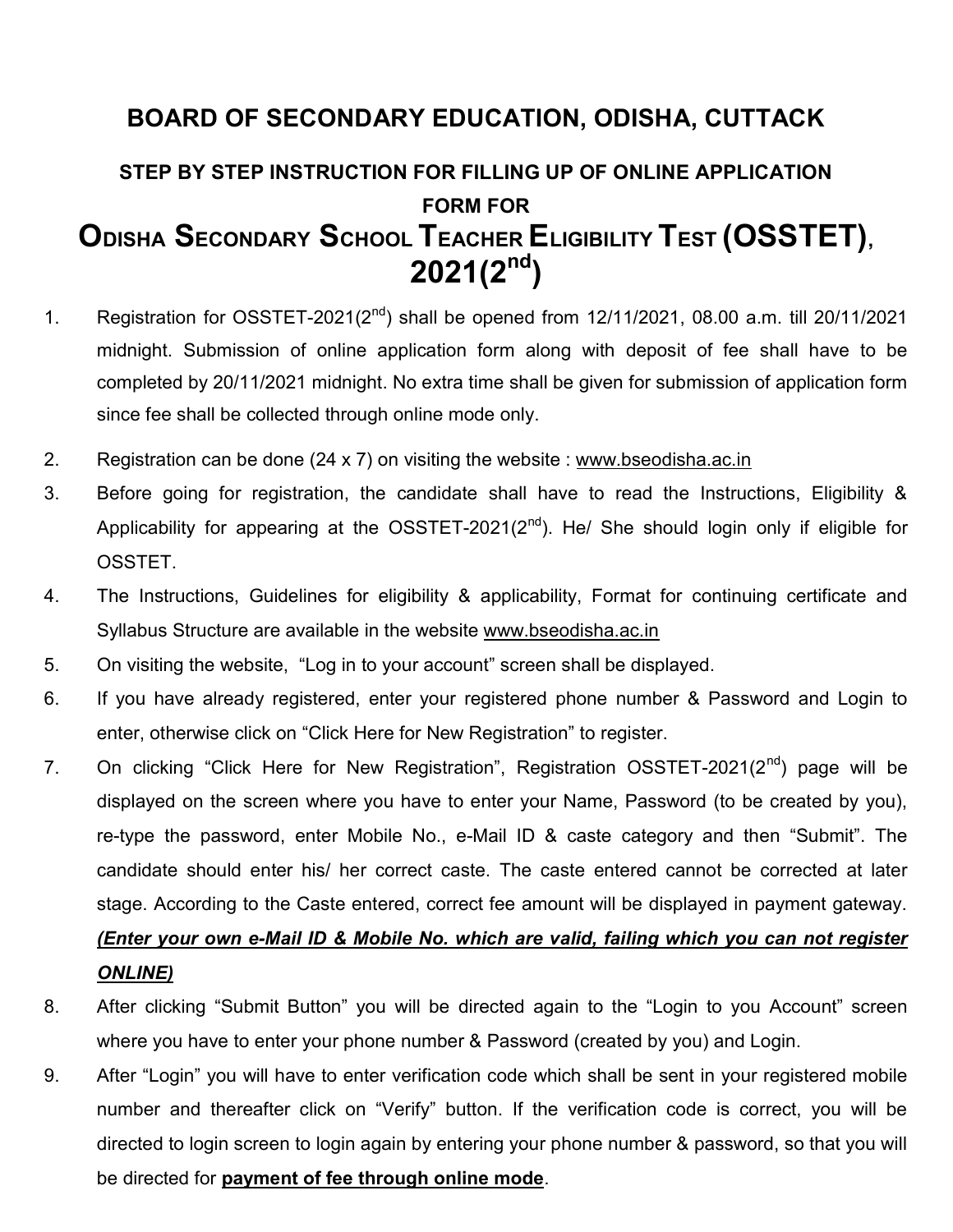- 10. Before going for payment, please read Eligibility Criteria as per Guidelines of OSSTET, 2021(2<sup>nd</sup>). If you are not eligible, do not make payment. Fee once paid shall not be refunded.
- 11. It is to be noted that the information being filled up by the candidate should be correct and as per this instruction, failing which you can not proceed further.
- 12. A number of chance is given to edit the information before final submission. Hence the same should be utilised so that no mistake is committed in filling up the application form. The Board of Secondary Education Odisha shall not correct any wrong information filled up by the candidate.
- 13. The Fee for  $OSSTET(2^{nd})$  is Rs. 500/-per candidate for General and SEBC and Rs.300/- for ST & SC category of candidates.
- 14. Application form has the following four sections.
	- (a) Personal Information
	- (b) Eligibility Criteria
	- (c) Educational Qualification
	- (d) Declaration
- 15. The first three sections can be filled up one by one starting from (a)  $\rightarrow$  (b)  $\rightarrow$  (c). However after reaching section (c), one can again come back to "b" or "a" and update the information already entered.
- 16. At first Personal Information shall be entered by the candidate. Under this section, the candidate has to enter his/ her detail information as asked for in the application.
- 17. Enter all the mandatory fields and upload the required certificates/ documents/ photos in jpg/jpeg/.jpg/.png file within the specified size. Thereafter click 'SUBMIT' button to go to the next stage i.e. "Eligibility Criteria".
- 18. Enter all the required fields under "Eligibility Criteria" and 'SUBMIT' to go to the next stage i.e. "Educational Qualification".
- 19. Enter all the mandatory fields under General & Professional Qualifications and 'SUBMIT' to go to the next stage i.e. "Declaration", where you can see all information filled by you under different fields. The candidates should doubly check the information entered by them. If the information is wrongly entered, they can very well edit the information by clicking the "EDIT" button below, which will be displayed after ticking the Declaration box  $\Box$ . If there is nothing to edit, they can download the Acknowledgment Receipt which will be displayed after clicking the button, "YES – FINAL SUBMIT".